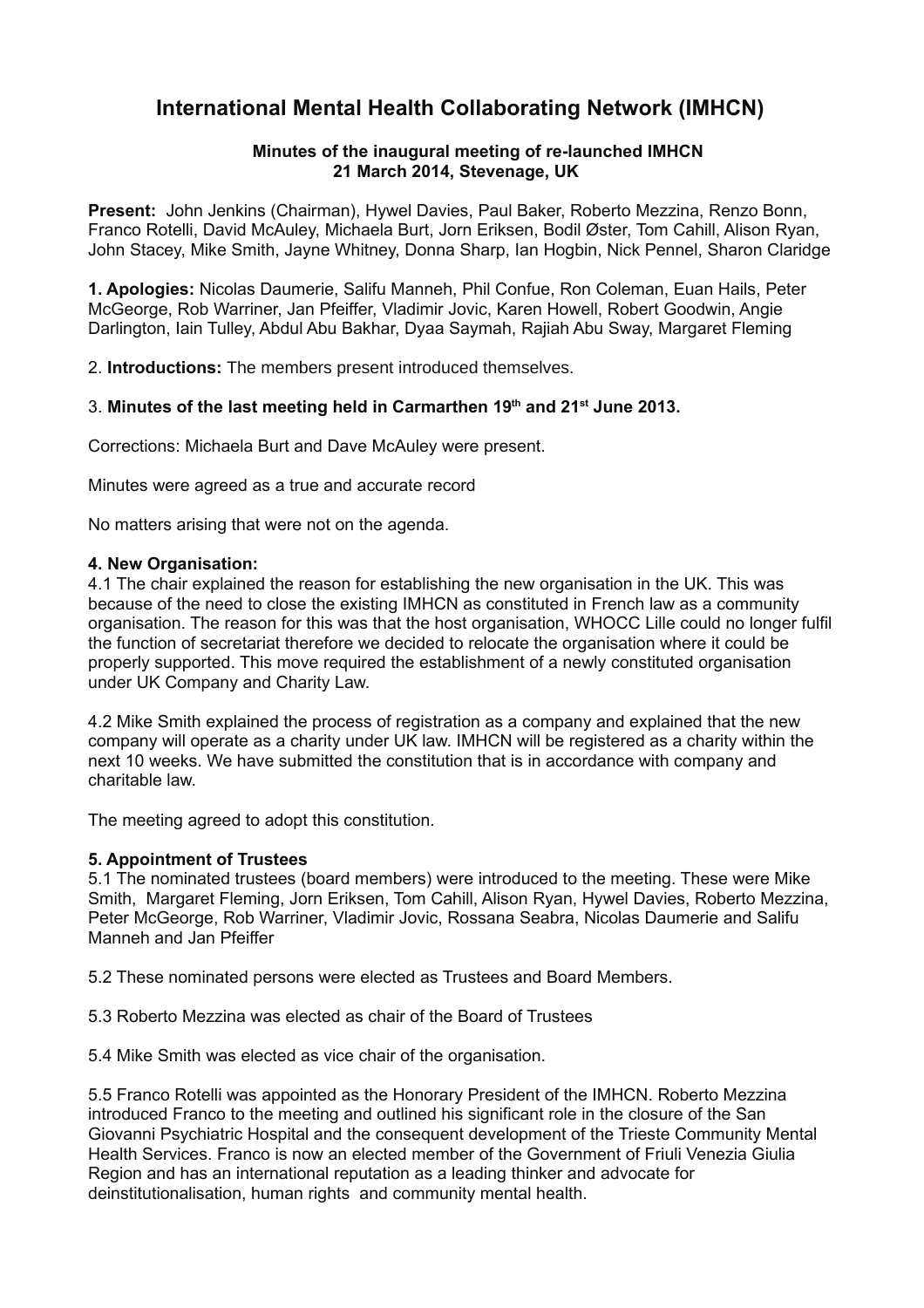## **6. Appointment of non-executive board members**

John Jenkins was appointed as the Chief Executive Officer, John Stacey as Treasurer and Business Manager and Paul Baker as Secretary.

## **7. Membership Structure**

7.1 The chair outlines the new membership structure consisting of:

- · Founder Partners
- · Organisational Members
- · Individual Members

A paper detailing the role, benefits and commitments of these will be attached for comment. 7.2 Nick Pennell agreed to review the existing membership list,make contact and inform them of the new organisation and membership structure and to ask if they wish to remain members. 7.3 JJ. PB & JS to prepare the information to be sent to them.

7.2 The chair listed the organisations who have agreed to join the newly constituted organisation as Founder Partners as follows:

Abertawe Bro Morgannwg University Health Board, Wales Alternative Futures Group, England Cornwall Partnership NHS Foundation Trust, England Hearing Voices Network, Cymru Hertfordshire NHS Partnership Foundation Trust, England Hospital Perm, Johor Bahru, Malaysia Lyngby Municipality, Denmark Lille EPSM, France Plymouth Community Healthcare (CIC), England Plymouth and District Mind Saint Vincents Healthcare, Sydney, Australia UNESP/UNICAMP/USP Ribeirão Preto – SP, Sao Paulo, Brazil Trieste Health Agency, Italy Udine Health Agency, Italy Walsh Trust, Auckland, New Zealand

7.3 Roberto Mezzina proposed that we should reconnect with organisations that have shown interest in becoming members in the past. Roberto and John agreed to follow this up.

7.4 Other potential members to be approached were identified including Gambia Public Health, services in Asturias, Seville and Madrid, in Spain and Iceland. Roberto, Mike, John and Paul agreed to follow these up. Members were asked to propose other organisations that we could approach.

## **8. Advisory Board**

8.1The existing Advisory board Membership needs to be updated. The current members will be approached to ask them if they wish to continue. As necessary we will identify and invite people from our membership to ensure a balanced representation of lived and professional expertise from different regions of the world. On completion the board members will be sent a list the revised Advisory Board membership.

8.2 JJ, PB & JS to send out to board members the revised advisory board members role and areas of expertise they can offer.

## **9. Adoption of Revised Charter**

9.1 The charter previously circulated was discussed and adopted.

9.2 The response to the updated charter has been very positive. Roberto Mezzina stressed the importance of community development as a key component of our mission. Roberto and Paul stressed that Community Development should continue to be a key theme of our future work.